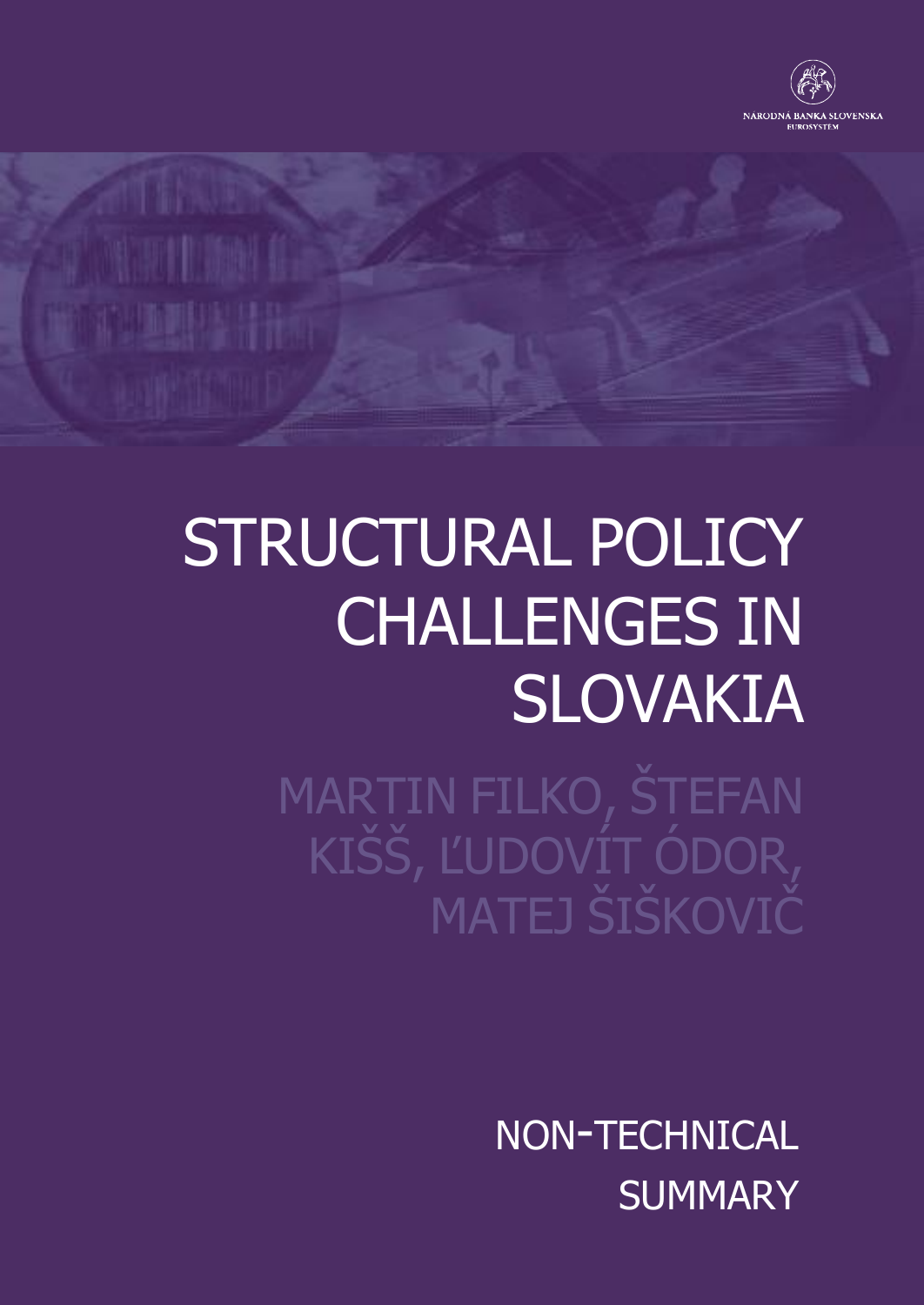

© National Bank of Slovakia www.nbs.sk Imricha Karvaša 1 813 25 Bratislava

research@nbs.sk

1/2010

ISSN 1337-5830

The views and results presented in this paper are those of the authors and do not necessarily represent the official opinion of the National Bank of Slovakia.

All rights reserved.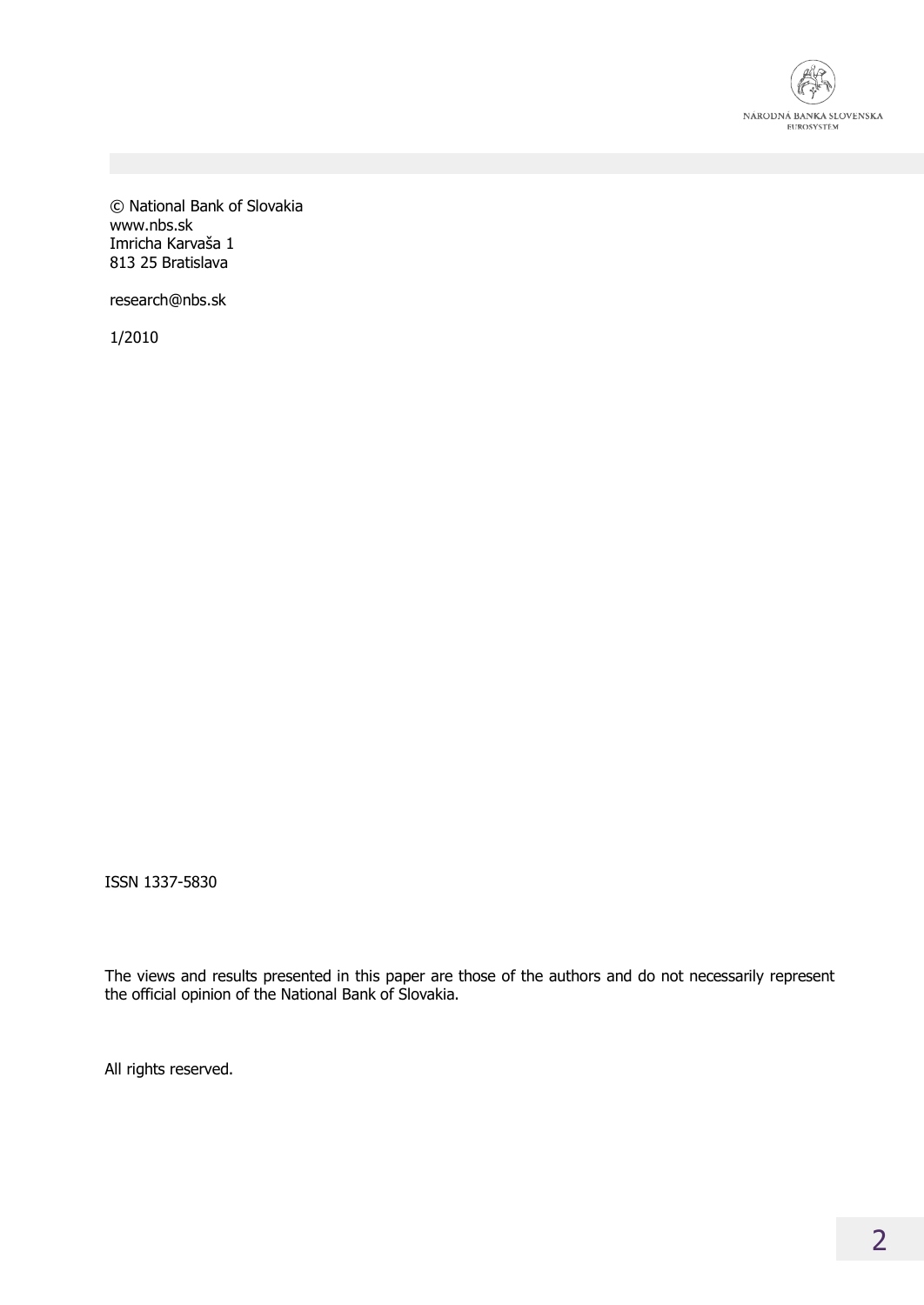

## Structural Policy Challenges in Slovakia

Discussion paper  $1/2010<sup>1</sup>$ 

Martin Filko<sup>2</sup>, Štefan Kišš<sup>3</sup>, Ľudovít Ódor<sup>4</sup>, Matej Šiškovič<sup>5</sup>

## Abstract

The paper presents possible approaches for measuring the quality of life together with their strengths and weaknesses. We identify 10 outcome indicators, which could help not only to set targets, but also as a quantitative benchmark for structural policy evaluation in Slovakia. In addition to that we present several case studies with best practices mainly from EU countries. Based on these we formulate 33 structural policy recommendations.

JEL classification: E01, H50, O11, O43. Key words: Structural Policies, Outcome Indicators, Well-being, Economic Growth.

Downloadable at http://www.nbs.sk/en/publications-issued-by-the-nbs/working-papers

-

 $1$  We thank Michal Horváth, Martin Šuster, referees and participants to seminars at NBS for their comments and suggestions. All remaining errors are ours.

<sup>&</sup>lt;sup>2</sup> Ministry of Finance of the SR, Faculty of Social and Economic Sciences, Comenius University, martin.filko@mfsr.sk

<sup>&</sup>lt;sup>3</sup> Ministry of Finance of the SR, stefan.kiss@mfsr.sk

<sup>4</sup> National Bank of Slovakia, ludovit\_odor@nbs.sk

<sup>5</sup> Ministry of Finance of the SR, matej.siskovic@mfsr.sk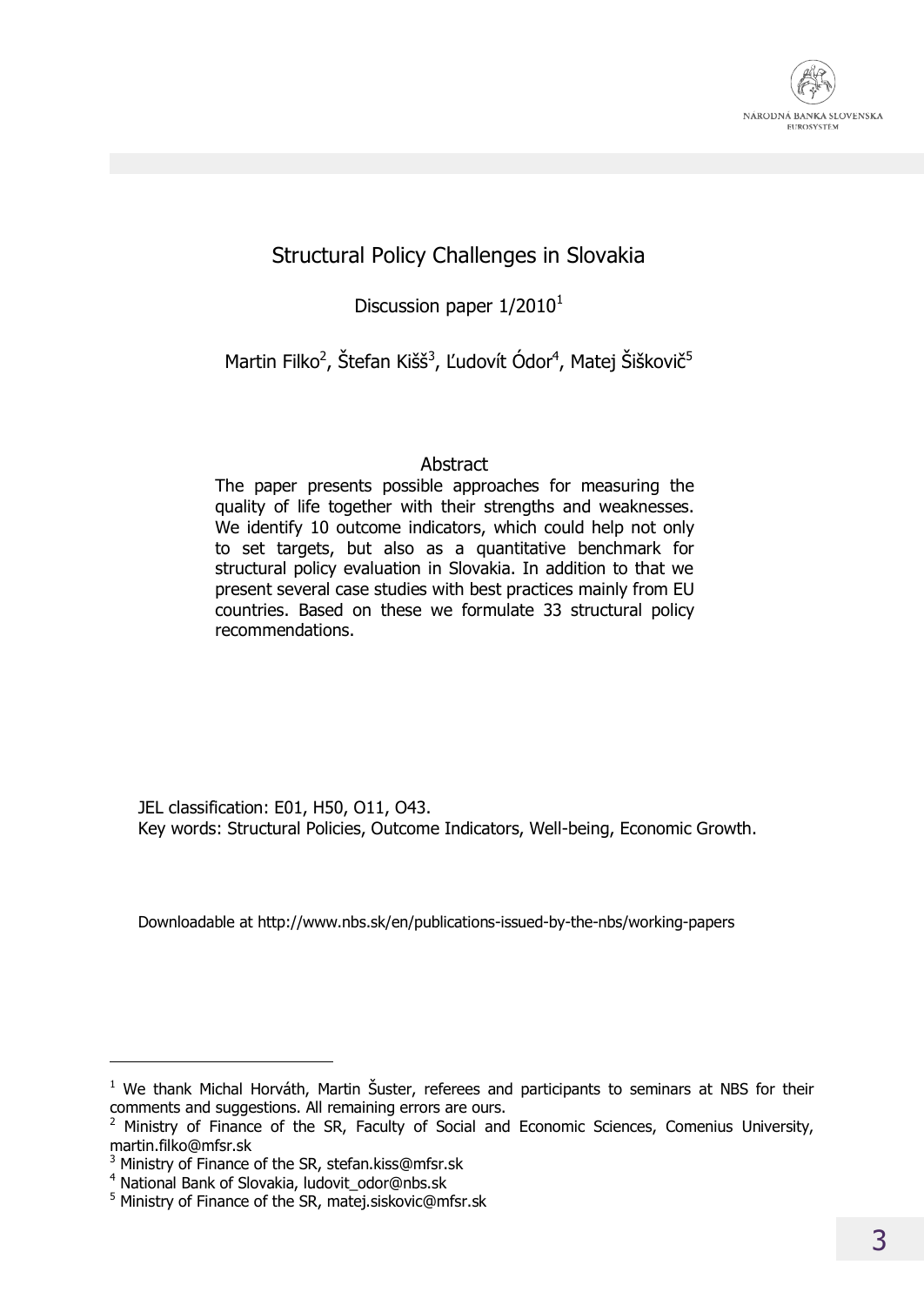

One of the main aims of democratically elected governments in the world is to ensure the long-term prosperity of their citizens. In general, economic policies aim to achieve the highest quality of life for the people, or at least they declare so. Quality of life is a multivariable concept which, in addition to material values, also includes health, social cohesion, culture, religion, and subjective perception of welfare. This is the reason why there may be substantial differences between a numerical description of economic growth and the quality of life.

So measuring social welfare and its changes is a demanding task to perform. This study has tried to identify indicators which would, in spite of their low number, sufficiently cover the most important areas of Slovak society. A progress in these indicators should mean not only a growth of market production, but also a notable improvement in the quality of life built on a sustainable basis. **A group of ten outcome indicators (plus public finance sustainability) could serve as a framework for assessing the success of structural policies in Slovakia.** 

However, it is necessary to point out three important caveats. Firstly, the group of indicators should not be seen as a fixed list. If higher-quality indicators from a certain area become available, they must definitely be included in the list. Secondly, it is not enough to provide a mechanical assessment of the indicators, we should also monitor the qualitative aspects of changes. The indicators should be used rather indicatively, not as economic policy targets. Thirdly, when trying to improve the indicators, it is necessary to avoid hasty solutions which would decrease welfare. For example, the number of quotations per researcher can be increased very easily when we re-label most researchers as 'associate professionals'. In a similar way, we can increase the proportion of high-tech exports by suppressing other export sectors. The policies should therefore aim at improving the quality of life and not at quantitative indicator improvement.

The study also provides a review of global best practices in the identified areas. Interestingly, **the following two economic models were by far the most frequently included** among the best examples: **the Scandinavian model and the Anglo-Saxon model.** Large countries of continental and southern Europe have appeared only rarely. This was also the case with Central and Eastern Europe, where whilst lower levels are understandable due to history, worse results in dynamics are surprising.

At first sight it seems paradoxical that the two social models which are so different can bring about substantial progress in the quality of life, as reflected also in the 'subjective perception of welfare' indicators. This means that both the limited as well as substation role of a state in an economy can bring success. The key to success lies in factors which these two schools have in common. In our opinion, the common feature of the Scandinavian and Anglo-Saxon model is the emphasis on market-based systems. While in the Anglo-Saxon model these systems work mainly outside public finances, in the Scandinavian systems they serve as the basis for public resource reallocation. So it is not an arbitrary allocation of taxpayers' money (that can be connected to corruption), but rather a healing' of market failures by strict rules, often based on market principles (e.g. auctions, transparent public procurement).

The paper also suggests **thirty-three possible inspirations for economic policy in Slovakia** which are included at the end.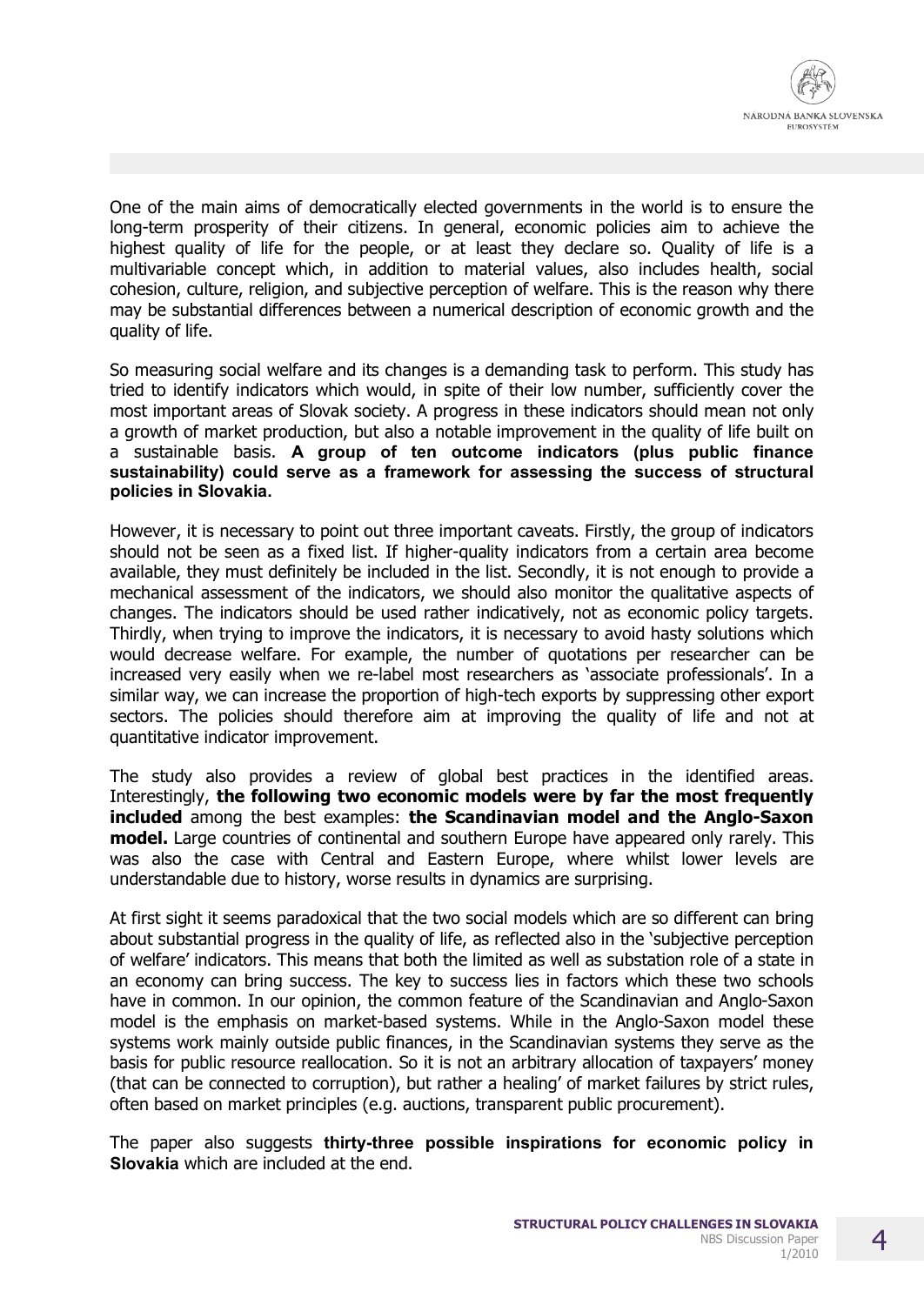# Priority Areas of Structural Policies

When trying to find priorities for structural policies in Slovakia, we combined three approaches: material wealth (mainly GDP), capabilities and subjective perception of welfare.

Material wealth potential is the easiest to identify. It can be seen from the GDP breakdown for Slovakia that there is notable scope for improvement in the total factor productivity, employment of young and elderly people, as well as long-term unemployment. The capabilities-approach has the most practical applications in education and health. So the priority of high-quality education results not only from material indicators, but also from the need for an equality of opportunity. In order to enhance a subjective perception of welfare, it is necessary to improve confidence in the economy and to decrease corruption. It is also related to the efficiency and transparency of public administration. Knowing the Slovak conditions, we wanted to point out efficiency of taxation in particular.

We have identified **seven areas** which we consider important for enhancing welfare in Slovakia, namely: **(1) education, (2) employment, (3) business environment, (4) innovation and information society, (5) health, (6) corruption, and (7) effective tax collection.** We are not saying that only the identified areas are important for Slovakia, we just think that these should play a vital role in the formation of economic policy in the near future.



## **Scheme : Our approach to measuring the quality of life**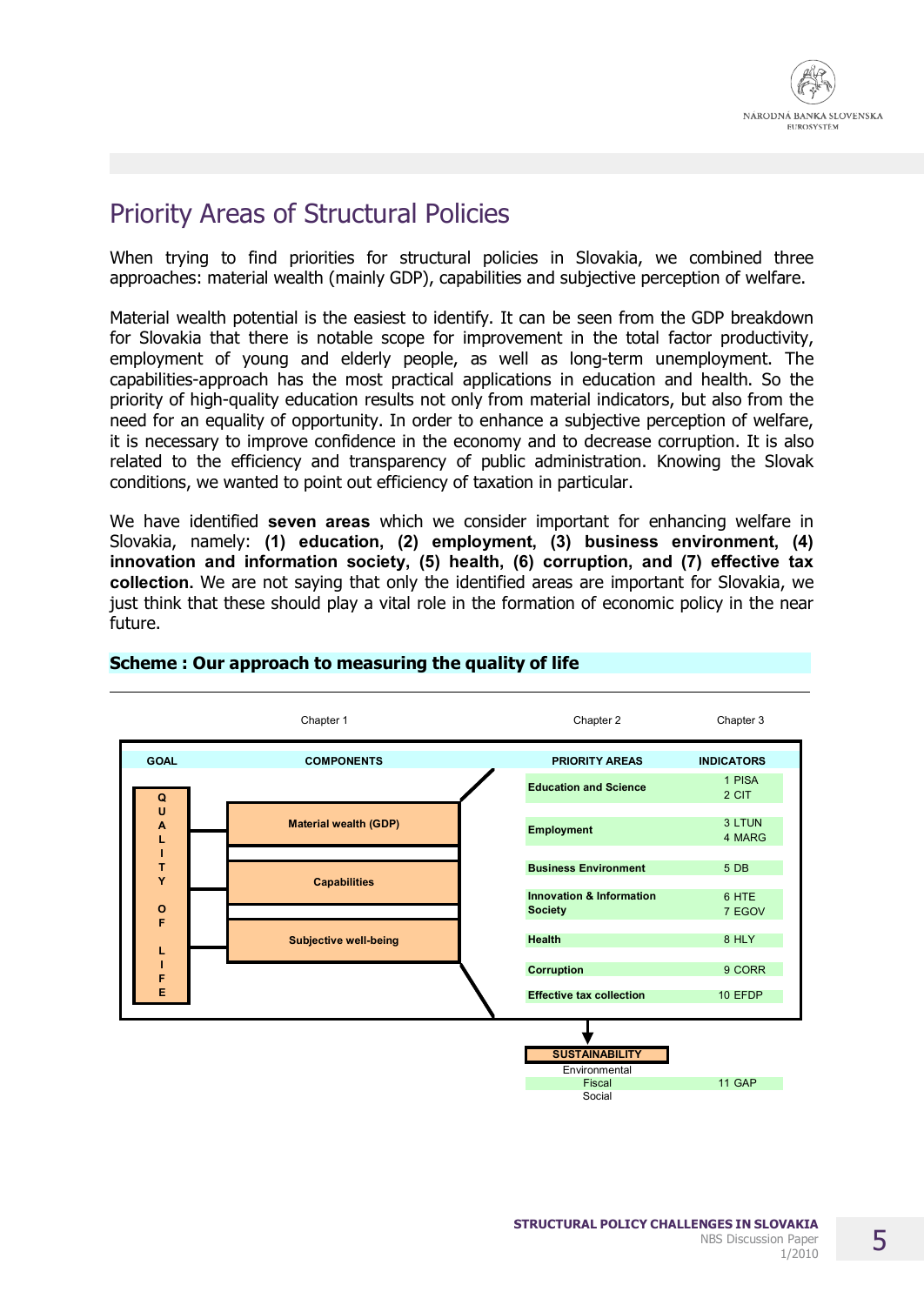## Indicators of Assessment of Structural Policies in Slovakia

The seven areas identified above, together with the sustainability requirement, form a basis for the selection of appropriate indicators for assessing and monitoring the progress of structural policies. We are using only indicators, which are internationally comparable.

## **1. EDUCATION**

High-quality human capital not only has a positive impact on economic growth; it also brings individual and social benefits in the form of a higher quality of life, health, children's upbringing, and social and political engagement. Human capital, as we understand it, includes all schooling, training, and experience relevant for the creation of products and services and for acquiring further knowledge. The education of a population influences economic growth by various channels. Individual levels of education have a different impact on economic growth. While primary and secondary education mainly helps to introduce existing technologies into practice, university education also enhances a country's innovation capacity.

## *PRIMARY EDUCATION (PISA)*

We consider the **PISA** indicator to be the best available indicator for measuring knowledge in the first stages of educational process. Since 2000, in three-year-long intervals, PISA tests have been used for measuring the performance of 15-year-old students in three areas – reading, mathematical and scientific literacy. For the purpose of this study, we use a composite PISA index that is an arithmetic average of reading, mathematics, and naturalscience literacy.

In an overall assessment, Slovakia ranks below the OECD average with a position even worse than the V3 $<sup>6</sup>$  average. Moreover, 2006 saw a slight, statistically insignificant worsening</sup> of the overall position compared to 2003. Slovakia lags substantially in reading literacy and natural-science capacities; although in mathematics it is around the OECD and V3 averages.

## *TERTIARY EDUCATION (CIT)*

University education development is essential for innovation-leading countries, while its quality is as important as its quantity. There is no good, internationally comparable performance indicator to measure university education quality; however, we can consider a few second-best – proxy indicators for that purpose. We suggest monitoring the number of quotations per researcher in the country (CIT). There are other alternative, though equally imperfect, indicators, such as the position of universities among top universities in international rankings, internationalization, the number of quotations per publication, income difference between a secondary school and tertiary graduate, interest in the study, etc.

Slovakia is significantly lagging behind in all defined indicators compared to the world's top performers as well as all its neighbouring countries. With its 9.1 quotations per researcher it is one of the worst-positioned countries in the OECD, the average of which is 24.1; while it is also below the V3 average (12.7). To be more precise, we are comparable with the average

-

<sup>&</sup>lt;sup>6</sup> Czech Republic, Poland and Hungary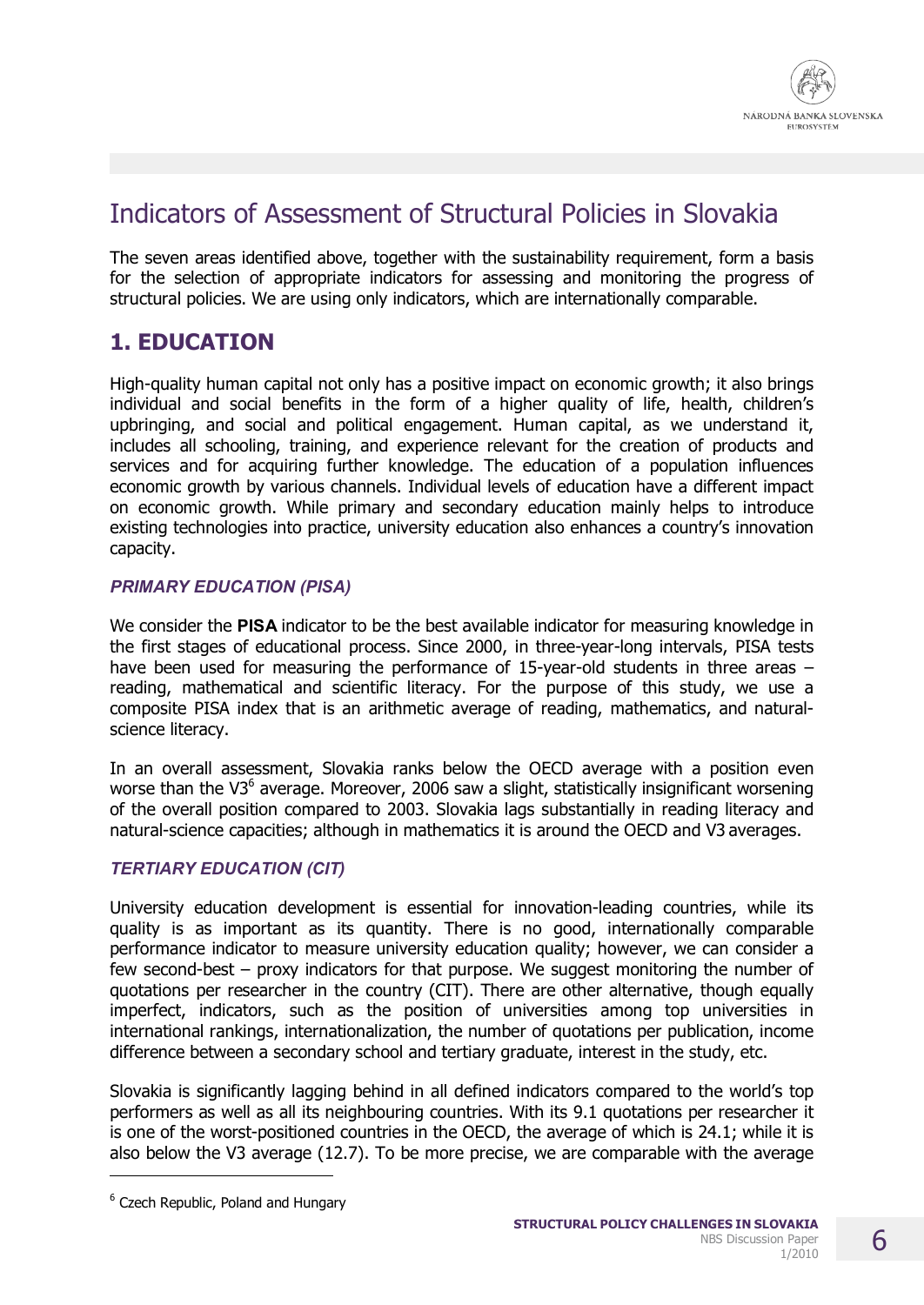

of advanced countries in engineering science, clinical medicine, physics and mathematics; however, economics is the worst-performing area.

## **2. EMPLOYMENT**

Employment is one of the direct components of a production function. More employed people produce more goods and services, and it has a positive impact on public finances: by paying taxes and contributions on the revenue side and with a lower burden on social expenditures and other transfers on the expenditures side. Surveys have shown that the loss of employment decreases the overall perception of happiness more significantly than just the loss of income; in addition, an unemployment increase in a country also worsens the life satisfaction of those who are still employed.

Slovakia remains among the countries with relatively high unemployment. Upon closer look, we can see that Slovakia has a problem mainly on the margins of the labour market bordering with inactivity, as manifested by a high long-term-unemployment rate and relatively low employment of young and elderly people. Indicators which we suggest monitoring focus on groups on the margins of the labour market as well as the long-term unemployed.

#### *LONG-TERM UNEMPLOYMENT (LTUN)*

j

Even though Slovakia is improving its long-term unemployment figures (LTUN) in recent years, it still holds the worst position within the EU/OECD. While the EU average is around 2.6%, the V3's is slightly lower at 2.4%; in contrast, 6.6% of the Slovak workforce has been unemployed for more than a year in 2009. The high rate of long-term unemployment in Slovakia is also related to the unsatisfactory situation of the Roma minority in Slovakia.

## *PRODUCTIVE ACTIVITY OF YOUNG AND ELDERLY PEOPLE (MARG)*

The second indicator (MARG) measures the productive activity of young and elderly people. It is a sum of the employed people, students, and women on maternity leave, and people caring for ill family members, expressed as a share of the relevant part of the population in productive age  $(15{\text -}64)^7$ . We monitor it within the age groups of young  $(15{\text -}24)$  and elderly (55-64) people; these are the groups where Slovakia traditionally demonstrated a low employment rate compared to the most advanced countries, and we show this as a weighted average depending on the number of people in these groups.

With its almost 70%-share of working people and students, Slovakia is close to the EU average in this indicator; having a similar position as the Czech Republic and slightly better than Poland and Hungary. Nevertheless, the employment rate among young and elderly is relatively low in Slovakia. We are close to the European average thanks to a high enrollment rate, a fact that can be beneficial for the future provided the quality of education is increased.

<sup>&</sup>lt;sup>7</sup> We do not think that public policy should try to influence the fact if people study, work, or have children. However, people should not be inactive or unemployed.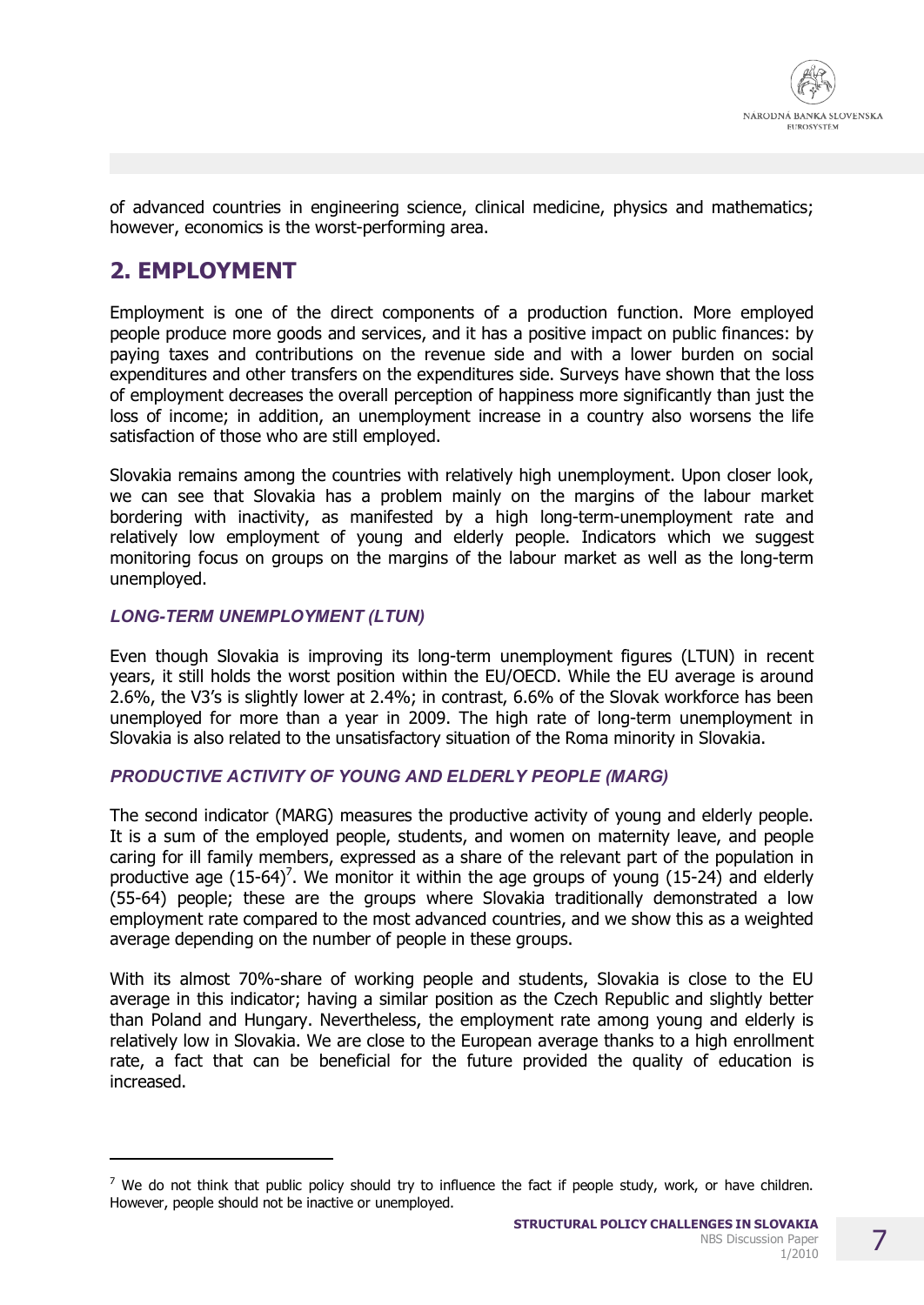## **3. BUSINESS ENVIRONMENT (DB)**

It is not sufficient to have a strong supply of production factors. It is also important to combine them efficiently and to apply the factors in a dynamic, continually changing environment. Therefore, for a country to be successful, it is important to ensure a good environment, without unnecessary barriers or political and administrative burdens for businesses to overcome, in order to pursue their activities. The business environment is determined by a wide range of factors from the institutional and regulatory framework regarding production, labour market and financial markets, through to macroeconomic policy, and up to public administration efficiency.

There are various international indices and surveys for its assessment. We consider the following indicators to be the most relevant indicators of business environment quality:

- · Doing Business (World Bank),
- · Indicator of Product Market Regulation (OECD),
- · Global Competitiveness Index (World Economic Forum, Switzerland),
- · World Competitiveness Index (International Institute for Management Development).

We find the 'Doing Business' (DB) survey produced by the World Bank to be the best indicator. DB measures the regulation of local small and medium sized businesses over ten stages of their life cycle: Starting a Business, Dealing with Construction Permits, Employing Workers, Registering Property, Getting Credit, Protecting Investors, Paying Taxes, Trading Across Borders, Enforcing Contracts, and Closing a Business. The data is based on local legislation, other regulations, and administrative requirements. The quality of DB's data is testified by the fact that many of the other mentioned indices include DB data among their sub-indicators.

In the most recent 2010 Doing Business Ranking, Slovakia scored  $42^{nd}$  of 183 countries, the best position of any V4 country. Slovakia was best ranked in Registering Property  $(11<sup>th</sup>)$  and Getting Credit  $(15<sup>th</sup>)$ . On the other hand, Slovakia was off the pace in Protecting Investors  $(109<sup>th</sup>)$ , Trading Across Borders  $(113<sup>th</sup>)$  and Paying Taxes  $(119<sup>th</sup>)$ , with rankings outside the top 100.

## **4. INNOVATION AND INFORMATION TECHNOLOGIES**

## *HIGH-TECH PRODUCTION (HTE)*

High productivity is the key to welfare as it is the source of long-term economic growth. Apart from material wealth, it also provides higher values of indicators for the subjective perception of welfare by means of higher education, health, and job satisfaction.

Slovakia is a small open country, so the indices of trade in goods and services can express a lot about how quickly we are ascending the added-value ladder. The following indices are among the potential candidates: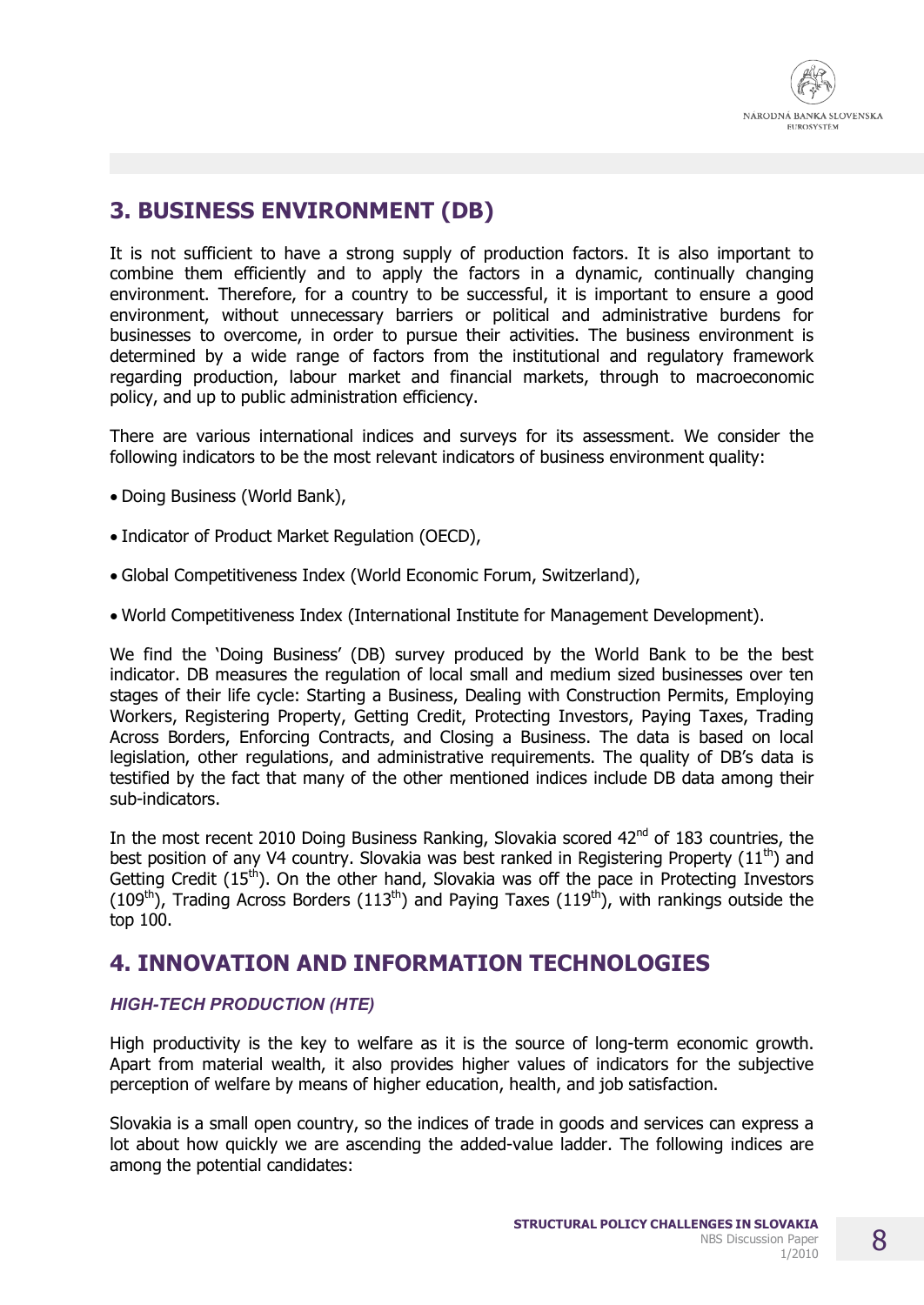

- · share of high-tech in total exports (HTE),
- · share of the SR in total V4 exports,
- · volume of exports of services (globalization).

We consider the first of the indicators as the most promising. In order to compensate its disadvantages, we might perhaps define 'high-tech export' in a different way than in the standard database, but as it is data-intensive, we have chosen not to opt for this. The share of high-tech export is a standard component of structural Eurostat indicators, so its current and historical values can be easily obtained .

The proportion of Slovak high-tech exports represents only 5.4% of total exports, i.e. only a third of the EU average. First place is occupied by Ireland where high-tech exports represent almost 30%.

#### *E-GOVERNMENT (EGOV)*

E-government enables citizens and businesses to access to information and services of public administration by digital channels including the Internet. It is based on information and communication technologies (ICT), which have a significant impact on economic growth through the channel of total factor productivity and capital creation. ICT usage in the public sector also leads to a reduction in the administrative burden of companies as well as increasing the efficiency and productivity of public administration and businesses.

The indicator which we have created is a combination of Eurostat indicators of E-government on-line availability and the indicators of E-government usage by individuals and businesses. With such complex indicator (EGOV), we can simultaneously measure the availability (supply) of high-tech e-services and their use by individuals and companies (demand).

As for the EGOV index in 2009, Slovakia was ranked  $20<sup>th</sup>$  of 29 countries (EU + Iceland and Norway), which, despite slight progress, is still below average. SR is mostly lagging behind in the area of e-government availability.

## **5. HEALTH (HLY)**

An important feature of societies with good living conditions is the health of their citizens. Therefore, health status is one of the main indicators of well-being, directly entering the social welfare function. But a certain level of health is also necessary for people to produce goods on the one hand, and to consume them on the other. Health is therefore seen to be one of the factors which enable a meaningful human life.

The question is still how to measure the health of the population on an aggregate level, and in an internationally comparable way. In a group of structural indices you can find, for example, Eurostat's healthy life years (HLY, alternatively also called disability-free life years, DFLY). This index measures how many years of healthy life, i.e. a life without disability or major handicap, can a person expect to live in a certain country.

Of V4 countries, the HLY is the worst in Slovakia with only 54.4. The EU average is 62.1, with the best countries approaching 70. It means that Slovakia, in terms of health condition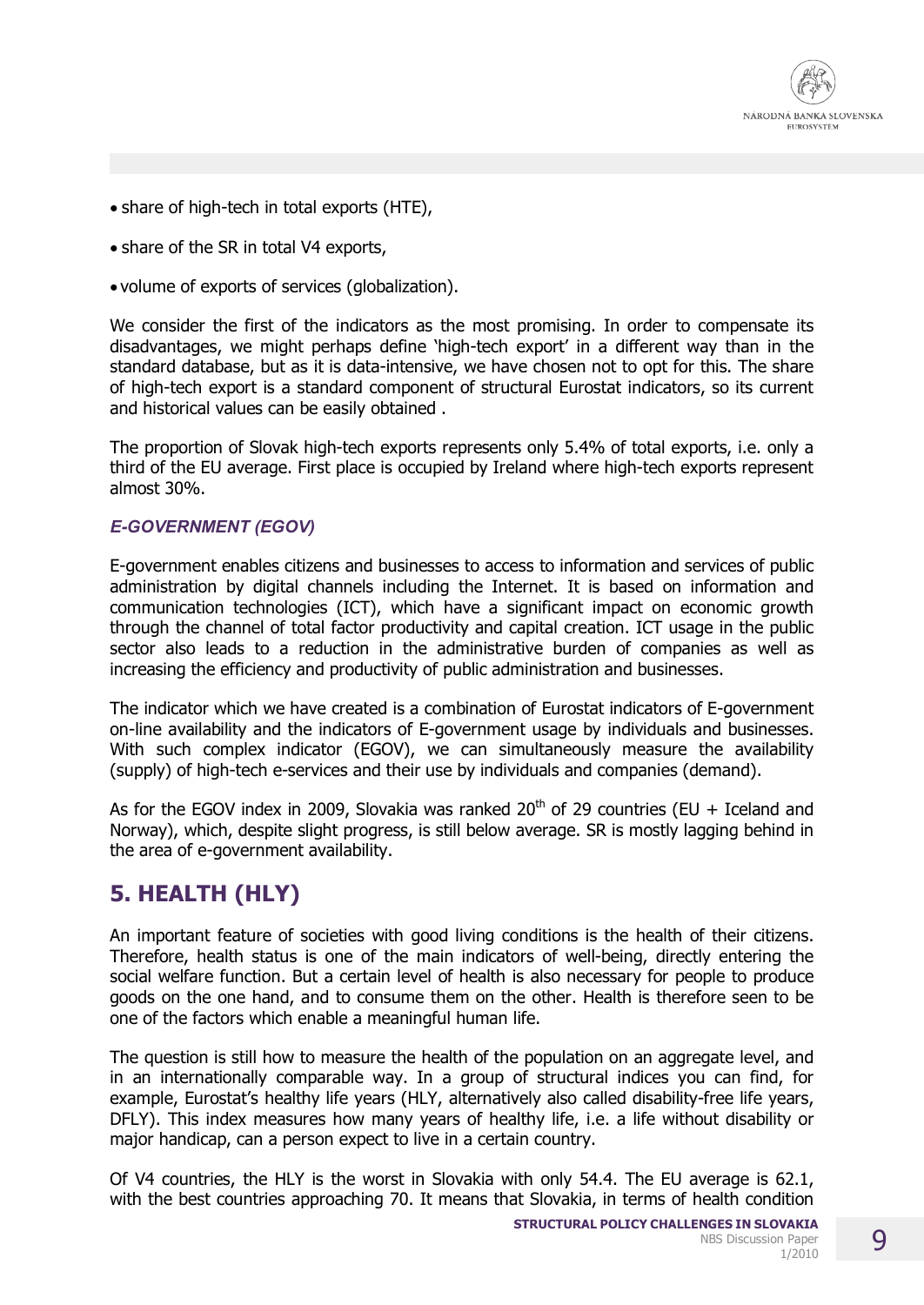

but also of satisfaction with the healthcare system in general, is significantly behind the best results of rich countries, but also behind its neighbours. However, we should be cautious when interpreting recommended policies and solutions, as the health condition is to a great extent determined by other factors than the healthcare system itself. Improvements in the area of transport infrastructure, local and regional environment, and education might perhaps improve health more than interventions in the healthcare system.

## **6. TRANSPARENT AND CORRUPTION-FREE ENVIRONMENT (CORR)**

Corruption is understood as any use of social status or political power in order to obtain personal or group advantages at the expense of wider society. Our understanding of the concept is therefore economic and quite broad; above all, we do not limit it to the legal definition of corruption, or to what is perceived by the general public as corrupt behaviour. Although from the static point of view, corruption can be neutral to positive, from the dynamic point of view it almost always forms barriers to economic activity, miss-allocation of resources in the public and private sectors, and represents a hidden and very inefficient form of taxing individuals and businesses.

With the aim of measuring corruption in the Slovak society, we have created a composite indicator that places equal importance on everyday and business corruption. In order to measure common corruption, we used the Eurobarometer survey made every two years, measuring experience with corruption among the general public per individual sectors<sup>8</sup>.

In trying to measure business corruption, we could not find a survey which would measure the experience of business people with corruption. So as the second best option, we used the Corruption Perception Index (CPI) of Transparency International, a major part of which (one half in the case of Slovakia) is composed of surveys about corruption perception by businessmen, while the rest is based on various expert opinion surveys. The resulting corruption index (CORR) is a simple average of the two mentioned indices. The same again applies for Slovakia, which with its 61% is far behind not only the EU average (77%) but also the V3 average (67%).

## **7. EFFICIENT TAX COLLECTION (EFDP)**

j

Efficient public finance represents an essential precondition for productive utilisation of resources. At the same time, it strengthens mutual trust in the economy, and so increases the subjective perception of welfare in general. Other parts of this paper deal with recommendations on the expenditure side, so this indicator places an emphasis mainly on tax system efficiency. We propose to construct the following index:

EFDP =  $[$ (personal income tax collection + social security contributions)/(compensations + mixed income)]/(effective tax wedge)

<sup>&</sup>lt;sup>8</sup> The following categories are surveyed: police, customs administration, courts, national politicians, regional politicians, local politicians, tenders, building permits, business permits, healthcare system, school system, inspection and "others".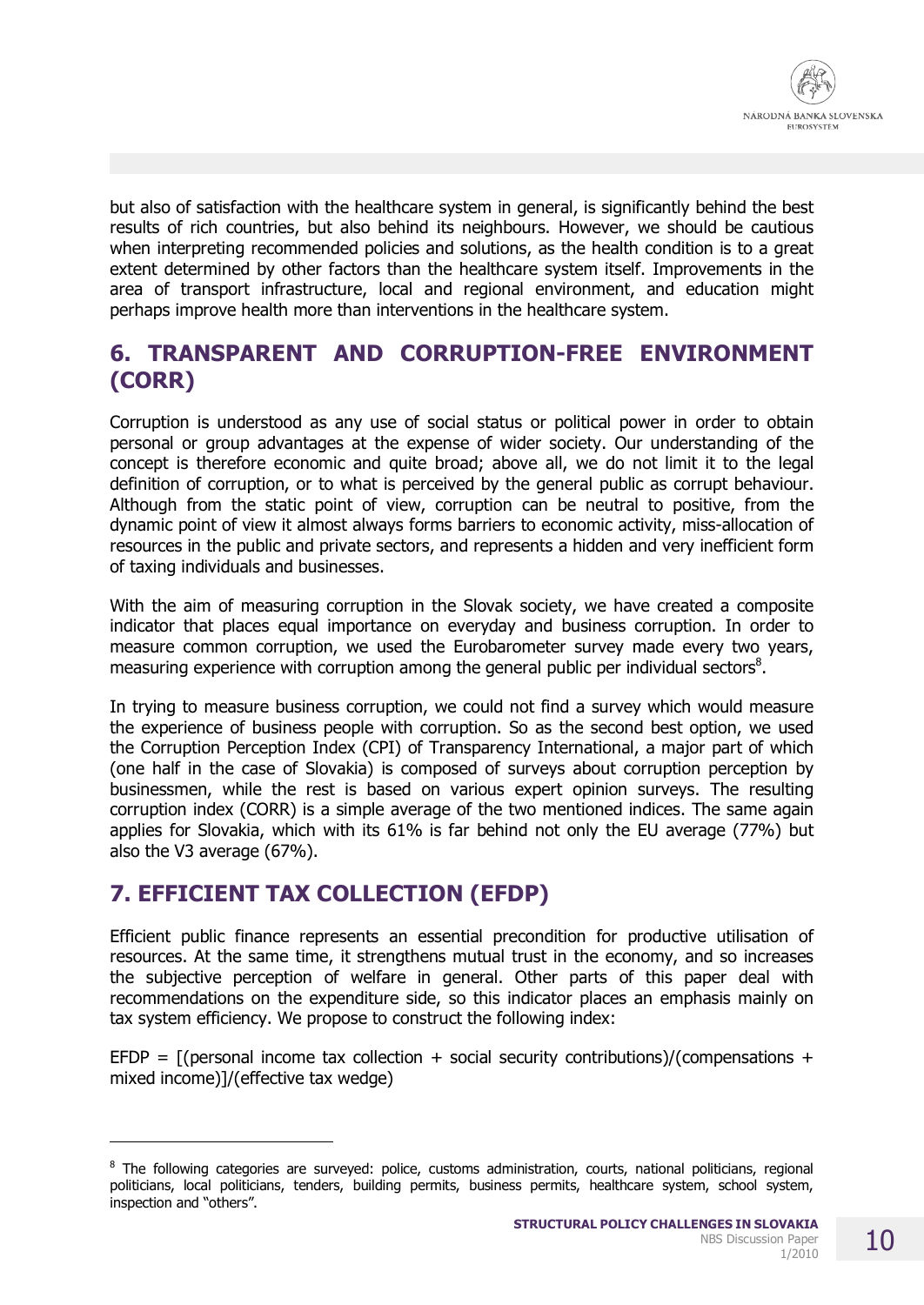

The index which we have created compares the actual tax collection with the rate stipulated by the legislation. In 2007, its value in Slovakia was 41.2%, while the OECD average amounted to 54.2%. Similar indicators on a macroeconomic level might be considered too: 1) tax quota II in comparison with effective rates, and 2) comparison of tax collection with tax wedges in personal income taxes and social security contributions.

## **SUSTAINABLE DEVELOPMENT**

j

Structural changes represent a great challenge for the European Union, but so does their sustainability. We have identified three areas which have to be borne in mind in an effort to improve structural indicators: fiscal policy, environment, and social coherence. We can easily imagine a substantial increase of resources in high-priority areas which, however, would notably worsen the public finance deficit. It is also possible to increase production at the expense of environmental quality (or exhaustion of natural resources), or increasing income inequality.

Of the three mentioned areas, we have quantitatively focused on public finance. The following can be included among possible candidates for measuring public finance sustainability: 1) S1 and S2 indicators<sup>9</sup>, which are used for EU countries' assessment (in view of stability and convergence programs); 2) Country Ratings; 3) Risk margins of Eurobonds or the price of government bonds insurance against default (CDS, Credit Default Swaps).

We suggest monitoring the GAP indicator, which is an improvement of the standard Eurostat S2 indicator. GAP measures the difference between current and desired structural deficit level. When determining a current value, it is necessary to correct for the business cycle, one-off effects, property sales, as well as the balance of state-owned enterprises. The estimate of GAP for Slovakia stands at approximately 5% of GDP. Although GAP calculations are not available for other countries, in this case a natural benchmark is zero.

<sup>&</sup>lt;sup>9</sup> S1 indicator expresses the need for consolidation in order not to exceed the public debt level of 60% of GDP in a particular time in the future (e.g. 2050), while the S2 indicates how much a government should decrease deficit to avoid an "explosive" deficit in an infinite time span.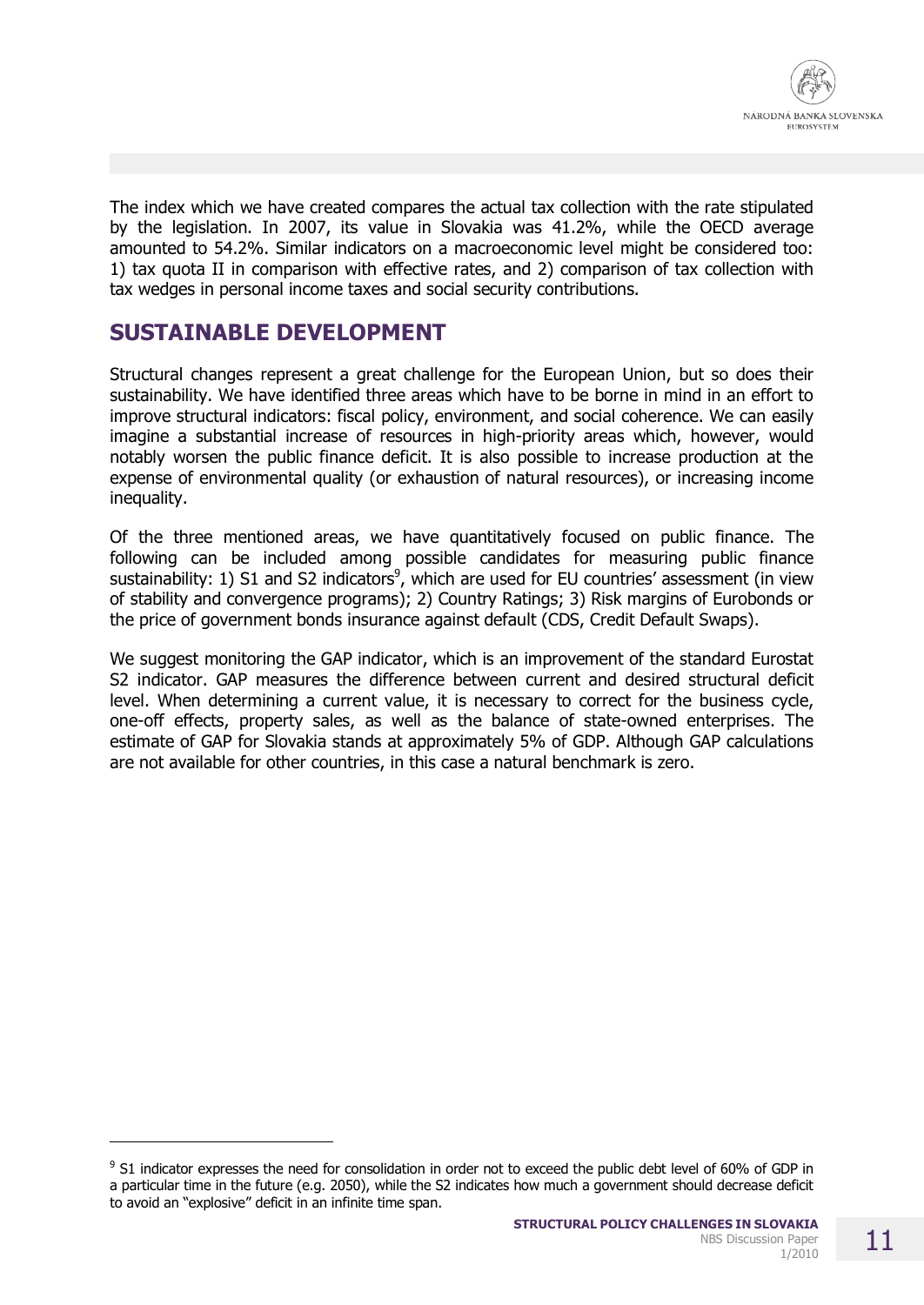

# **MATRIX FOR STRUCTURAL POLICY ASSESSMENT**

Apart from identifying indices for measuring the quality of life in Slovakia, we tried to set ambitious but achievable target levels for the near future. In our case we considered the period of two electoral terms. Specific target figures (benchmarks) were created by the authors' consensus. The valuation is mainly based on V3 status and on the size of the best improvement achieved for the previous 8 years.

|                  | <b>Question</b>                                                         | Indi-<br>cator | <b>Current</b><br><b>SR</b> | <b>Current</b><br>TOP5 | <b>Bench-</b> |
|------------------|-------------------------------------------------------------------------|----------------|-----------------------------|------------------------|---------------|
|                  |                                                                         |                |                             |                        | mark          |
| $\overline{1}$ . | Is<br>quality<br>the<br>of<br>primary<br>schooling<br>increasing?       | <b>PISA</b>    | 482                         | 538                    | 505           |
| 2.               | Do Slovak universities have good results?                               | <b>CIT</b>     | 9                           | 55                     | 16            |
| 3.               | Are prospects for the long-term unemployed<br>improving?                | <b>LTUN</b>    | 6.6%                        | 0.54%                  | 3%            |
| 4.               | Is the unemployment of marginalized groups<br>dealt with?               | <b>MARG</b>    | 69.6%                       | 77.7%                  | 74%           |
| 5.               | excellent<br>have<br><b>business</b><br>Do.<br>we<br>an<br>environment? | <b>DB</b>      | 42                          | TOP <sub>5</sub>       | <b>TOP 15</b> |
| 6.               | Is Slovakia successful in exporting with<br>higher added value?         | <b>HTE</b>     | 5.4%                        | 22.4%                  | 14%           |
| 7.               | What is the progress in public services'<br>informatization?            | <b>EGOV</b>    | 0.45                        | 0.81                   | 0.8           |
| 8.               | Is our general health condition improving?                              | <b>HLY</b>     | 54.4                        | 67.6                   | 60            |
| 9.               | How are we fighting corruption?                                         | <b>CORR</b>    | 61%                         | 95%                    | 80%           |
| 10.              | How efficient is our tax system?                                        | <b>EFDP</b>    | 41.2%                       | 69.0%                  | 54%           |
|                  | Is the development sustainable in the long<br>term?                     | <b>GAP</b>     | 5%                          | 1%                     | $\mathbf 0$   |

To conclude, we present **possible inspiration for structural policies in Slovakia** based on the analysis of experience with enhancing quality of life globally as well as our familiarity with Slovak conditions.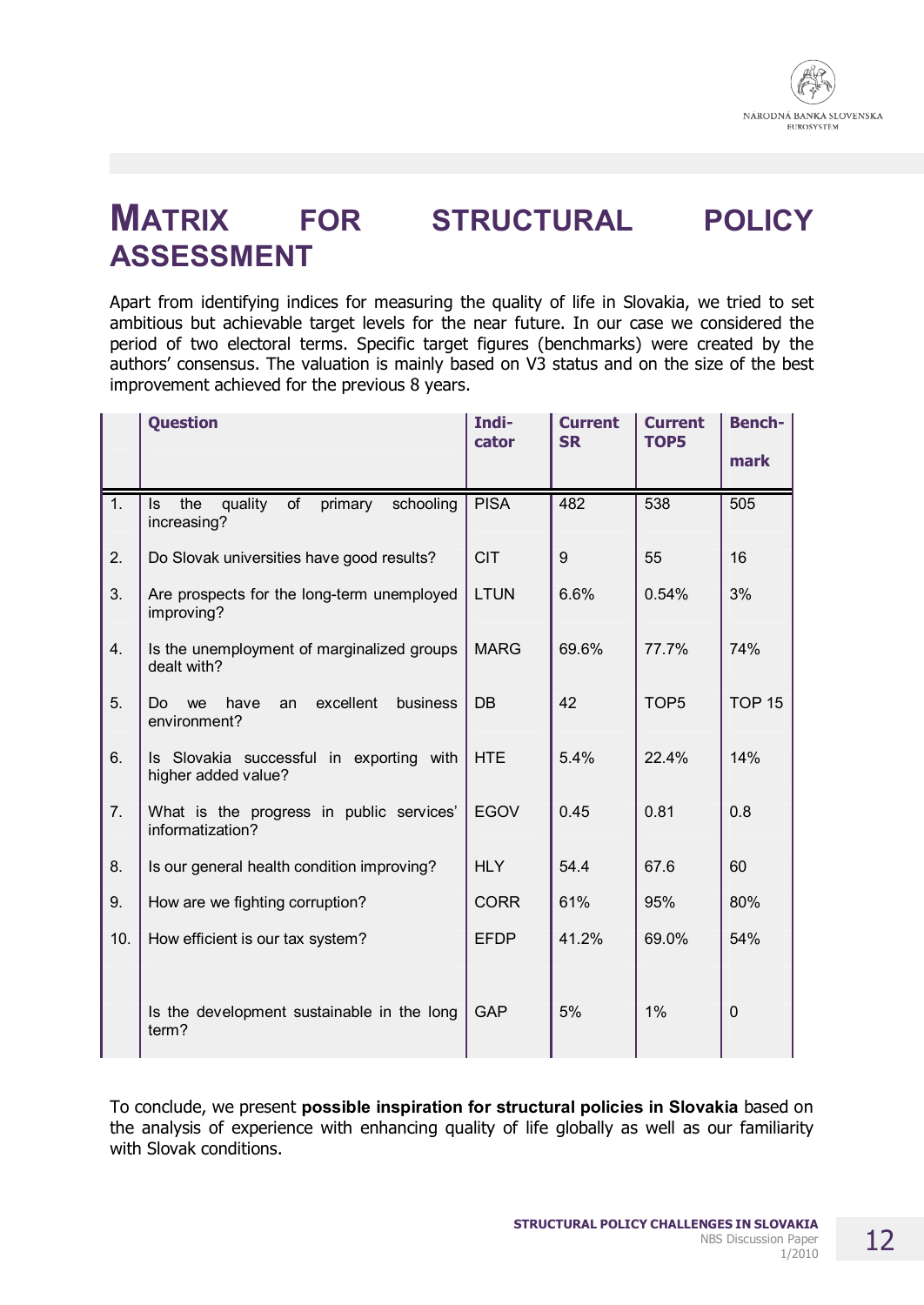

## **General – Better Information about Quality of Life**

1. Construct and use indicators which would monitor the consumption, income and wealth of households including their distribution, instead of production. In Slovakia there is a lack of high-quality information about the total assets and liabilities of households.

2.We recommend to monitor added value in the public sector on the basis of results instead of input costs.

3. It would be good to cover non-material areas of life with surveys about subjective welfare, happiness and capabilities (family, free time, criminality, environment, etc).

4. Economic policy and government documents should place greater emphasis on social relations, health, employment issues, mutual trust and corruption.

## **Education and Science**

5. Create an advisory system including individual education of weaker students.

6. Increase the remuneration of teachers with focus on the performance component.

7. Decrease selection based on abilities of elementary students.

8. Increase the role of English language in teaching at all educational levels.

9. Put greater emphasis on internationally acknowledged results in education and science, project funding, and international cooperation in the university funding system. To join PIAAC and AHELO assessment.

10. Make the accreditation process more professional and decrease its high administrative burden. Appoint foreign experts in the accreditation committees.

11. Introduce tuition fees at universities while maintaining access to education, together with introducing income-contingent loan scheme.

#### **Employment**

12. Enable greater flexibility in relations between employees and employers.

13. At the same time increase the social protection of disadvantaged groups on the basis of activity including education (community services, requalification courses, etc).

14. Limit opportunities for early retirement.

15. Increase the retirement age in line with life expectancy.

#### **Business Environment**

16. Strengthen the law enforcement and make public procurement and subsidies provision more transparent. Introduce obligatory e-auctions and the disclosure of full contracts in the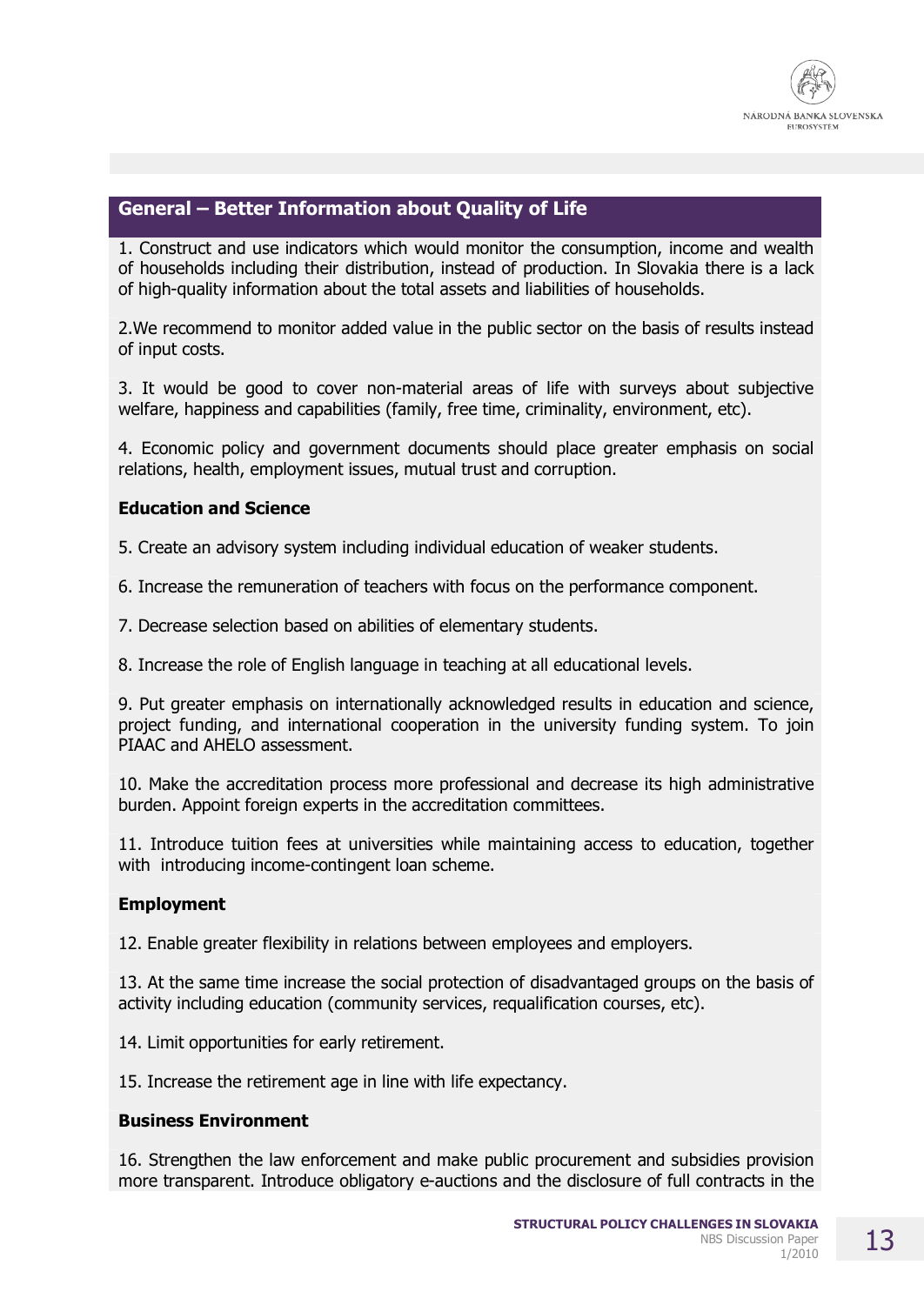

public sector.

17. Decrease the bureaucratic and administrative burden of companies, mainly in paying taxes and social security contributions.

18. Create a support system of starting innovative companies (infrastructure and financial tools) on the basis of private initiatives support.

19. Apply transparent criteria for license allocation and simplify market entry in highlyregulated sectors.

20. Create conditions for a systematic business education of youth, mainly at vocational schools.

#### **Innovation and Information Society**

21. Support cooperation of technical universities with business sector, mainly adopting the up-to-date knowledge on the level of West-European schools, as well as giving preference to supporting projects with involvement of private sector.

22. Re-direct state aid towards private initiatives in research and development.

23. Increase the supply and quality of e-government services, improve their internal compatibility, and simplify the e-signature process.

#### **Health**

24. Make medical workers, health services providers, insurance companies, and patients better informed, and make their relations more transparent. Better monitor and disclose the quality of providers, including the disclosure of insurance contracts.

25. Decide which segments of health services providers will be open for market competition and which segments are basic infrastructure. Adjust regulation regimes and institutions consistently with this differentiation.

26. Provide equal definition and access to health care services for all socio-economic groups and regions.

27. Widen the competencies of health regulation agencies (ÚDZS and ŠÚKL) to an assessment of medical interventions and technologies on the basis of their costs and benefits (following the British NICE, the German IQWiG, and similar patterns). For example, they would assess the entry of pharmaceuticals onto the market and their payment from public resources, investment into financially-intensive technologies, or inclusion of medical services into the type of health care paid for with public insurance.

#### **Corruption**

28. Strengthen the position of autonomous anti-corruption (ÚVO, NKÚ) and regulatory (PMÚ, sector regulators) agencies. Select the management through an international tender.